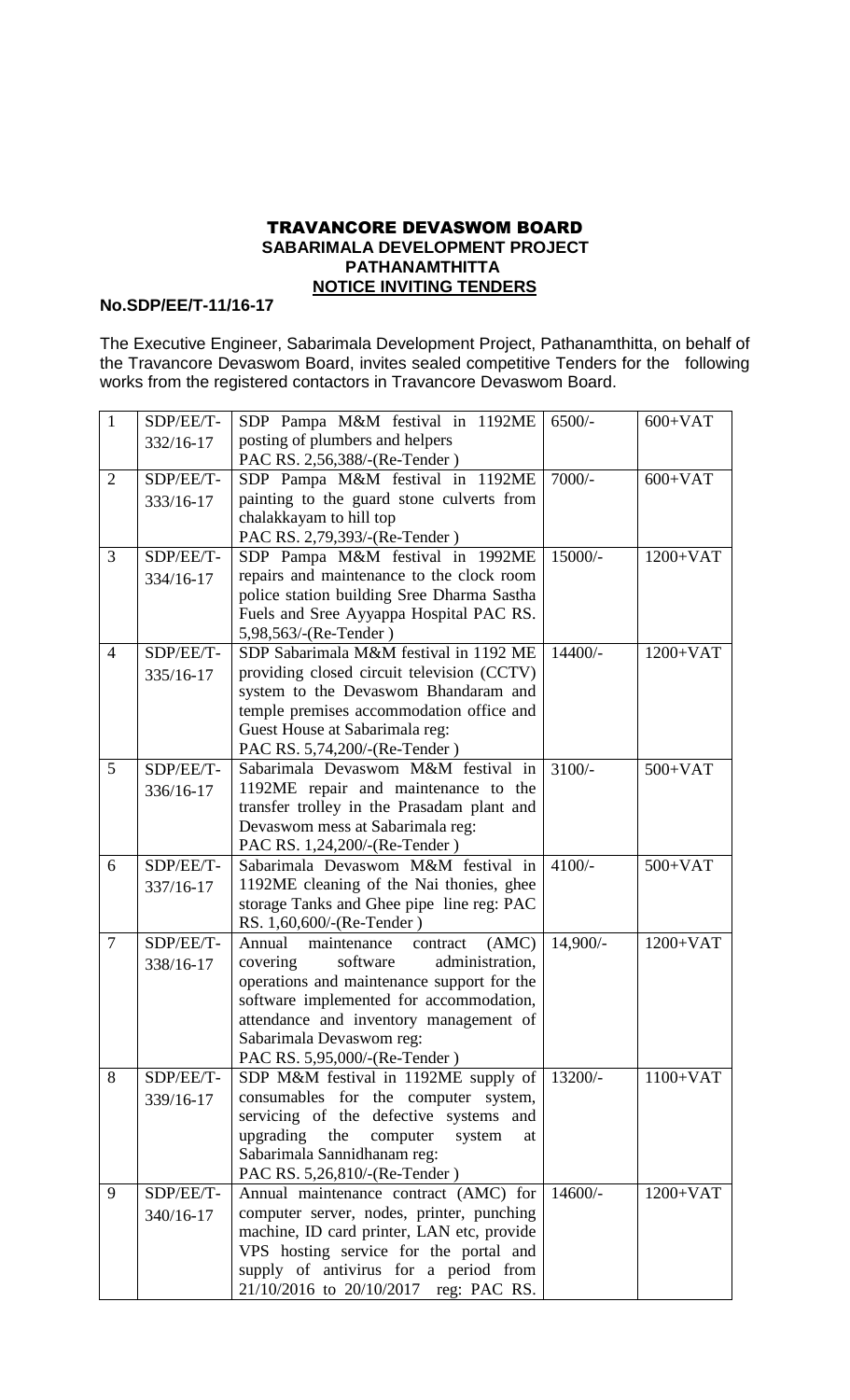|    |           | 5,83,200/-(Re-Tender)                                                                    |           |            |
|----|-----------|------------------------------------------------------------------------------------------|-----------|------------|
|    |           |                                                                                          |           |            |
| 10 | SDP/EE/T- | Sabarimala<br><b>SDP</b><br>$-improvements$<br>to                                        | $11500/-$ | $1000+VAT$ |
|    | 341/16-17 | managers kitchen and store reg:                                                          |           |            |
|    |           | PAC RS. 4,57,233/-(Re-Tender)                                                            |           |            |
| 11 | SDP/EE/T- | SDP Sabarimala protecting Transformer                                                    | $3500/-$  | $500+VAT$  |
|    | 342/16-17 | yard by filling broken stone                                                             |           |            |
|    |           | PAC RS. 1,36,210                                                                         |           |            |
|    |           | (Re-Tender)                                                                              |           |            |
| 12 | SDP/EE/T- | SDP Sabarimala-M&M festivals in 1192ME                                                   | $2700/-$  | $500+VAT$  |
|    | 343/16-17 | Removing ash from the Homakundam and<br>providing earth bags for Rapid Action Force      |           |            |
|    |           | (RAF) for making bunker                                                                  |           |            |
|    |           | PAC RS. 1,07,281/-(Re-Tender)                                                            |           |            |
| 13 | SDP/EE/T- | SDP Sabarimala M&M festival supply and                                                   | $4700/-$  | $500+VAT$  |
|    | 344/16-17 | providing duroturf over the queue platform                                               |           |            |
|    |           | in front of sopanam                                                                      |           |            |
|    |           | PAC RS. 1,84,194/-(Re-Tender)                                                            |           |            |
| 14 | SDP/EE/T/ | SDP Nilackal M&M festival in 1192ME                                                      | $2100/-$  | $500+VAT$  |
|    | 345/16-17 | supply of cleaning materials and accessories<br>PAC RS. 81,248/-                         |           |            |
| 15 | SDP/EE/T- | SDP Nilackal M&M festival in 1192ME                                                      | 4800/-    | $500+VAT$  |
|    | 346/16-17 | providing barricade at Nilackal parking                                                  |           |            |
|    |           | ground and other sector and fixing casurina                                              |           |            |
|    |           | poles for fixing tube light of KSEB PAC                                                  |           |            |
|    |           | RS. 1,91,276/-(Re-Tender)                                                                |           |            |
| 16 | SDP/EE/T- | SDP Nilackal M&M festival in 1192ME                                                      | 4800/-    | $500+VAT$  |
|    | 347/16-17 | sprinkling water to lesser the severity of                                               |           |            |
|    |           | dust beside road and parking area<br>at<br>Nilackal PAC RS. 1,88,502/-(Re-Tender)        |           |            |
| 17 | SDP/EE/T- | Sabarimala Master Plan construction of                                                   | $11000/-$ | $900+VAT$  |
|    | 348/16-17 | queue complex from Marakkootom<br>to                                                     |           |            |
|    |           | Saramkuthy - Chainage 80M providing                                                      |           |            |
|    |           | electrification reg:                                                                     |           |            |
|    |           | PAC RS. 4,41,595/-(Re-Tender)                                                            |           |            |
| 18 | SDP/EE/T- | $11000/-$<br>Sabarimala Master Plan construction of<br>queue complex from Marakkootom to |           | $900+VAT$  |
|    | 349/16-17 | Saramkuthy - Chainage 190M providing                                                     |           |            |
|    |           | electrification reg:                                                                     |           |            |
|    |           | PAC RS. 4,41,595/-(Re-Tender)                                                            |           |            |
| 19 | SDP/EE/T- | Sabarimala Master Plan construction of                                                   | $11000/-$ | $900+VAT$  |
|    | 350/16-17 | queue complex from Marakkootom<br>to                                                     |           |            |
|    |           | Saramkuthy - Chainage 250M providing                                                     |           |            |
|    |           | electrification reg:                                                                     |           |            |
| 20 | SDP/EE/T- | PAC RS. 4,41,595/-(Re-Tender)<br>Sabarimala Master Plan construction of                  | $11000/-$ | $900+VAT$  |
|    | 351/16-17 | queue complex from Marakkootom to                                                        |           |            |
|    |           | Saramkuthy - Chainage 310M providing                                                     |           |            |
|    |           | electrification reg:                                                                     |           |            |
|    |           | PAC RS. 4,41,595/-(Re-Tender)                                                            |           |            |
| 21 | SDP/EE/T- | Sabarimala Master Plan construction of                                                   | $11000/-$ | $900+VAT$  |
|    | 352/16/17 | queue complex from Marakkootom to                                                        |           |            |
|    |           | Saramkuthy -Chainage370M providing                                                       |           |            |
|    |           | electrification reg:                                                                     |           |            |
| 22 | SDP/EE/T- | PAC RS. 4,41,595/-(Re-Tender)<br>Sabarimala Master Plan construction of                  | $11000/-$ | $900+VAT$  |
|    | 353/16-17 | queue complex from Marakkootom to                                                        |           |            |
|    |           | Saramkuthy - Chainage 430M providing                                                     |           |            |
|    |           | electrification reg:                                                                     |           |            |
|    |           | PAC RS. 4,41,595/-(Re-Tender)                                                            |           |            |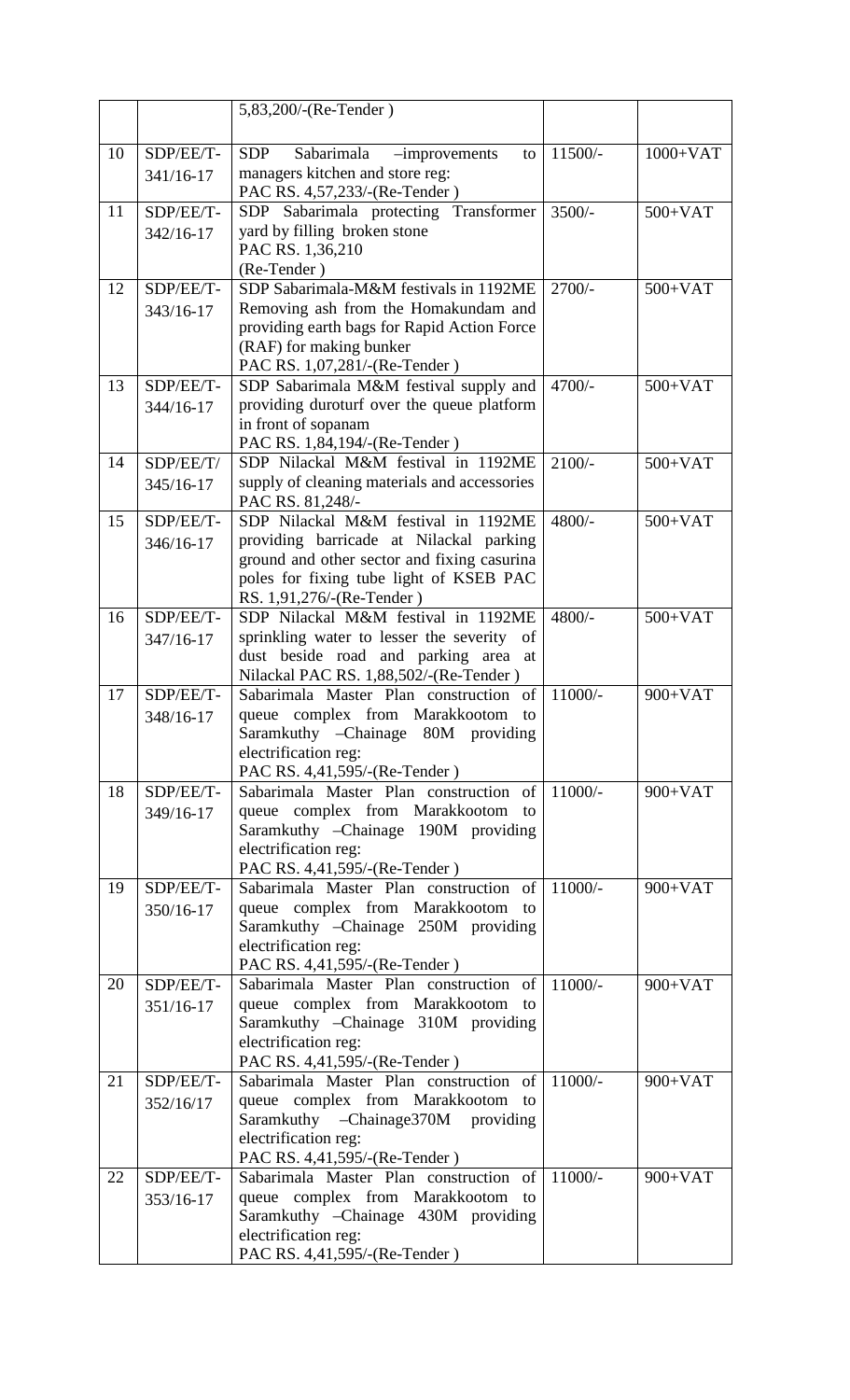| 23 | SDP/EE/T- | Sabarimala Devaswom M&M festival in                                                 | $1800/-$    | $500+VAT$  |
|----|-----------|-------------------------------------------------------------------------------------|-------------|------------|
|    | 354/16-17 | 1192ME servicing money conveyer system                                              |             |            |
|    |           | at bhandaram reg:                                                                   |             |            |
|    |           | PAC RS. 72,000/-(Re-Tender)                                                         |             |            |
| 24 | SDP/EE/T- | Sabarimala Devaswom M&M festival in<br>1192ME<br>annual                             | $14,900/-$  | $1200+VAT$ |
|    | 355/16-17 | supply<br>of<br>spares<br>overhauling and maintenance to the 5HP                    |             |            |
|    |           | Aravana payasam transfer pumping unit in                                            |             |            |
|    |           | the Aravana plant at Sabarimala                                                     |             |            |
|    |           | PAC RS. 5,93,651/-(Re-Tender)                                                       |             |            |
| 25 | SDP/EE/T- | SDP Sabarimala Devaswom supply and                                                  | $20,200/$ - | $1700+VAT$ |
|    | 356/16-17 | drawing UG cable from 11KV substation to                                            |             |            |
|    |           | the Vellanividyam panel board                                                       |             |            |
| 26 | SDP/EE/T- | PAC RS. 8,04,651/-(Re-Tender)<br>$17150/-$<br>Sabarimala Devaswom M&M festival in   |             | $1400+VAT$ |
|    | 357/16-17 | 1192ME supply and erection of scissor lift                                          |             |            |
|    |           | at Sabarimala Bhandaram                                                             |             |            |
|    |           | PAC RS. 6,86,000/-(Re-Tender)                                                       |             |            |
| 27 | SDP/EE/T- | Sabarimala Devaswom M&M festival in                                                 | $700/-$     | $300+VAT$  |
|    | 358/16-17 | 1192ME replacing the bearings of wet and                                            |             |            |
|    |           | grinder at various<br>points<br>power<br>at                                         |             |            |
| 28 | SDP/EE/T- | Sabarimala PAC RS. 26,572/-(Re-Tender)<br>SDP Urgent repair and maintenance to the  | $2900/-$    | $500+VAT$  |
|    |           | cable TV networking system at Sabarimala                                            |             |            |
|    | 359/16-17 | PAC RS. 1,15,600/-(Re-Tender)                                                       |             |            |
| 29 | SDP/EE/T- | Sabarimala Devaswom Annual repairing                                                | $2500/-$    | $500+VAT$  |
|    | 360/16-17 | and maintenance of Exhaust and fresh air                                            |             |            |
|    |           | handling system, in 1192ME PAC RS.                                                  |             |            |
|    |           | 98,800/-(Re-Tender)                                                                 |             |            |
| 30 | SDP/EE/T- | Sabarimala DEvawom M&M festivals in                                                 | $3200/-$    | $500+VAT$  |
|    | 361/16-17 | 1192ME<br>providing<br>light<br>temporary<br>arrangements along the baili bridge    |             |            |
|    |           | PAC RS. 1,26,210/-(Re-Tender)                                                       |             |            |
| 31 | SDP/EE/T- | Sabarimala Devaswom M&M festival in                                                 | $1700/-$    | $500+VAT$  |
|    | 362/16-17 | 1192ME<br>annual<br>maintenance<br>and                                              |             |            |
|    |           | overhauling to the pulverizer and rise de                                           |             |            |
|    |           | stoner at aravana plant                                                             |             |            |
| 32 | SDP/EE/T- | PAC RS. 64,922/-(Re-Tender)<br>festival<br>Sabarimala Devaswom<br>M&M               | 1900/-      | $500+VAT$  |
|    | 363/16-17 | 1192ME engaging labour for attending the                                            |             |            |
|    |           | faults of wet grinder and power grinder at                                          |             |            |
|    |           | flower mill and Aravana plant                                                       |             |            |
|    |           | PAC RS. 74262/-(Re-Tender)                                                          |             |            |
| 33 | SDP/EE/T- | Sabarimala Devaswom M&M festivals in                                                | $4400/-$    | $500+VAT$  |
|    | 364/16-17 | 1192ME<br>supply of<br>annual<br>spares                                             |             |            |
|    |           | overhauling and maintenance to the 3 HP<br>Aravana payasam transfer pumping unit in |             |            |
|    |           | the Aravana plant at Sabarimala                                                     |             |            |
|    |           | PAC RS. 1,75,490/-(Re-Tender)                                                       |             |            |
| 34 | SDP/EE/T- | Sabarimala Devaswom certain urgent repair                                           | 4900/-      | $500+VAT$  |
|    | 365/16-17 | existing 11KV<br>substation<br>the<br>to<br>at                                      |             |            |
|    |           | Sabarimala in 1192ME                                                                |             |            |
|    |           | PAC RS. 1,92,744/-(Re-Tender)                                                       |             |            |
| 35 | SDP/EE/T- | Sabarimala Devaswom M&M festival in<br>1192ME<br>installation                       | $4100/-$    | $500+VAT$  |
|    | 366/16-17 | supply<br>and<br>commissioning of lighting arrester<br>and                          |             |            |
|    |           | accessories of the 11KV sub station at                                              |             |            |
|    |           | Sabarimala PAC RS. 1,92,630/-(Re-Tender                                             |             |            |
|    |           |                                                                                     |             |            |
| 36 | SDP/EE/T- | SDP Sabarimala M&M festival in 1992ME                                               | 3700/-      | $500+VAT$  |
|    | 367/16-17 | Annual maintenance and servicing to the                                             |             |            |
|    |           | high mast lighting system at Sabarimala                                             |             |            |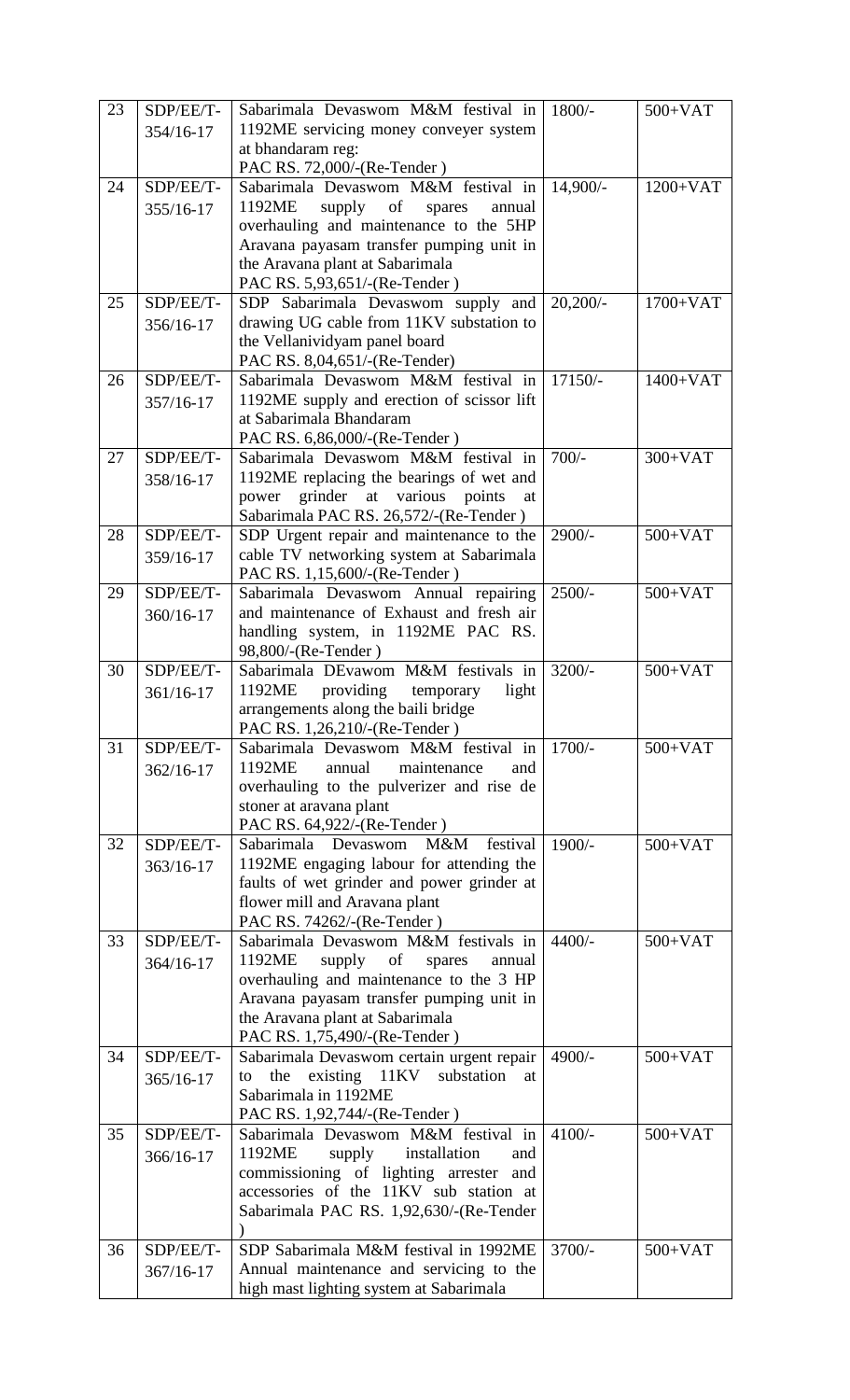|    |                        | PAC RS. 1,46,289/-(Re-Tender)                                                                                                                                                                                                                            |             |            |
|----|------------------------|----------------------------------------------------------------------------------------------------------------------------------------------------------------------------------------------------------------------------------------------------------|-------------|------------|
| 37 | SDP/EE/T/<br>368/16-17 | Sabarimala Devaswom M&M festival in<br>1192ME replacing the belt of wet and<br>power grinder at various points at<br>Sabarimala PAC RS. 42,773/-(Re-Tender)                                                                                              | $1100/-$    | $300+VAT$  |
| 38 | SDP/EE/T-<br>369/16-17 | SDP Sabarimala M&M festivals in 1192ME<br>Repairs and maintenance to comfort station<br>at various places<br>PAC RS. 4,18,952/-(Re-Tender)                                                                                                               | $10500/-$   | $900+VAT$  |
| 39 | SDP/EE/T-<br>370/16-17 | SDP Sabarimala M&M festival in 1192ME<br>5700/-<br>repairs to the LPG burner at sopanam<br>,Annadhanam, and preparation of medicated<br>drinking water , mess , etc<br>PAC RS. 2,25,651/-(Re-Tender)                                                     |             | $500+VAT$  |
| 40 | SDP/EE/T/<br>371/16-17 | SDP Sabarimala M&M festivals in 1192ME<br>(2016-17) cleaning the rooms and toilets in<br>various buildings under the possession of<br>T.D.B<br>PAC RS. 48,70,000/-(Re-Tender)                                                                            | $50,000/$ - | 2500+VAT   |
| 41 | SDP/EE/T/<br>372/16-17 | SDP Nilackal cleaning Bio-reactors and<br>Septic tank at Nilackal in connection with<br>M&M festivals in 1192ME<br>PAC RS. 4,14,017/-(Re-Tender)                                                                                                         | $10,400/-$  | $900+VAT$  |
| 42 | SDP/EE/T/<br>373/16-17 | SDP Nilackal M&M festival in 1192ME<br>providing smooth parking facilities in<br>parking area at Nilackal<br>PAC RS. 3,02,201/-(Re-Tender)                                                                                                               | 7600/-      | $700+VAT$  |
| 43 | SDP/EE/T/<br>374/16-17 | SDP Sabarimala -constructing road parallel<br>to Valiyanadapandal for plying tractors<br>from the side of Sahas Hospital (From the<br>Rear Side of Government Hospital to the<br>toilet block A,B,C,and D) Reach No. II<br>PAC RS. 9,81,735/-(Re-Tender) | 24600/-     | $2000+VAT$ |
| 44 | SDP/EE/T/<br>375/16-17 | SDP Sabarimala -constructing road parallel<br>to Valiyanadapandal for plying tractors<br>from the side of Sahas Hospital Reach No.<br>I<br>PAC RS. 8,41,706/-(Re-Tender)                                                                                 | $21,100/-$  | $1700+VAT$ |
| 45 | SDP/EE/T-<br>376/16-17 | SDP Nilackal M&M festival in 1192ME<br>putting up temporary shed accommodating<br>police men and other special duty staff at<br>Nilackal and plappally<br>PAC Rs. 18,49,114/- (Re-Tender)                                                                | $46,300/-$  | $2500+VAT$ |

| <b>DETAILS</b>                     | SDP/EE/T-332 TO T-376 |
|------------------------------------|-----------------------|
| Sale of tender documents           | 19 -10 - 2016 1 PM    |
| Last date of receipt of tender     | 19-10 - 2016 3.00 PM  |
| Date and time of opening of tender | 1 9- 10 -2016 3.30PM  |